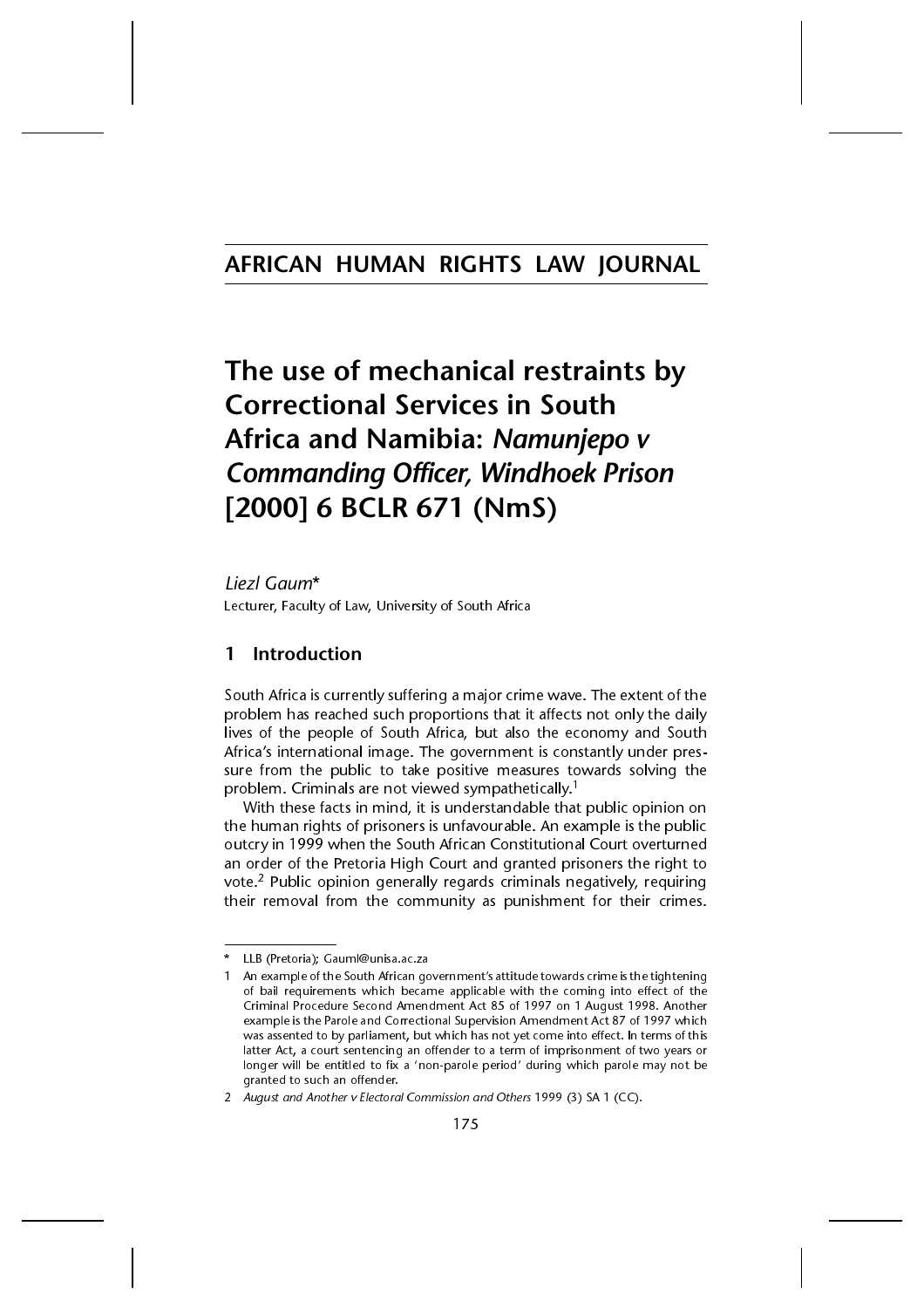Prisoners are widely seen as having renounced their fundamental rights when they chose to break the law and endanger the community.

The conditions in South African prisons are, at the least, precarious.<sup>3</sup> In practice, these conditions differ greatly from the conditions envisaged by the international community; ideals encouraging not the punishment of societal outcasts, but the rehabilitation of prisoners who had made some wrong decisions. The main cause of the bad conditions in the prisons seems to be overcrowding. This in turn leads to a myriad of related problems including the obvious lack of cell space, food, clothing and blankets, as well as prison staff shortages and the consequent lack of sufficient supervision. This encourages prison violence, the establishment of prison gangs and an increase in jailbreaks, the much criticised placement of juvenile prisoners with adult prisoners,<sup>4</sup> presidential pardons to petty criminals and the release of prisoners on early parole in an effort to alleviate the overcrowding, to name but a few.<sup>5</sup> The Department of Correctional Services does not have the financial resources to address these and other growing problems sufficiently, even though efforts in this regard have been made in the past.<sup>6</sup>

In spite of the chaos that exists in our prisons, warders are expected to be in control of every situation and to maintain discipline among the inmates. This is often a difficult, if not impossible task, taking into account that the prisons are often understaffed, their staff overworked and underpaid. The public demands drastic measures to maintain order in the prisons and specifically to prevent those who have been apprehended for their crimes from escaping from detention. One solution to the latter problem is by means of mechanical restraints, which may even include chains.

<sup>3</sup> See, in general, Africa Watch Prison Project Prison Conditions in South Africa (1994).

Such placement of juveniles is also unconstitutional  $-$  see sec 28(1)(g)(i) Constitution of South Africa Act 108 of 1996.

<sup>5</sup> See S Pete 'The politics of imprisonment in the aftermath of South Africa's first democratic election' (1998) 11 South African Journal of Criminal Justice 51-83 and S Pete The good, the bad and the warehoused: The politics of imprisonment during the run-up to South Africa's second democratic election' (2000) 13 South African Journal of Criminal Justice 156 for a general discussion on the problems faced by South Africa in this regard, as well as the reactions of the different groups involved in these problems.

<sup>6</sup> These efforts include the building of more prisons and the establishment of the new maximum and super maximum prisons, stricter bail regulations, the introduction of correctional supervision and community service as an alternative punishment for petty criminals and a system of electronic tagging for those prisoners qualifying for parole.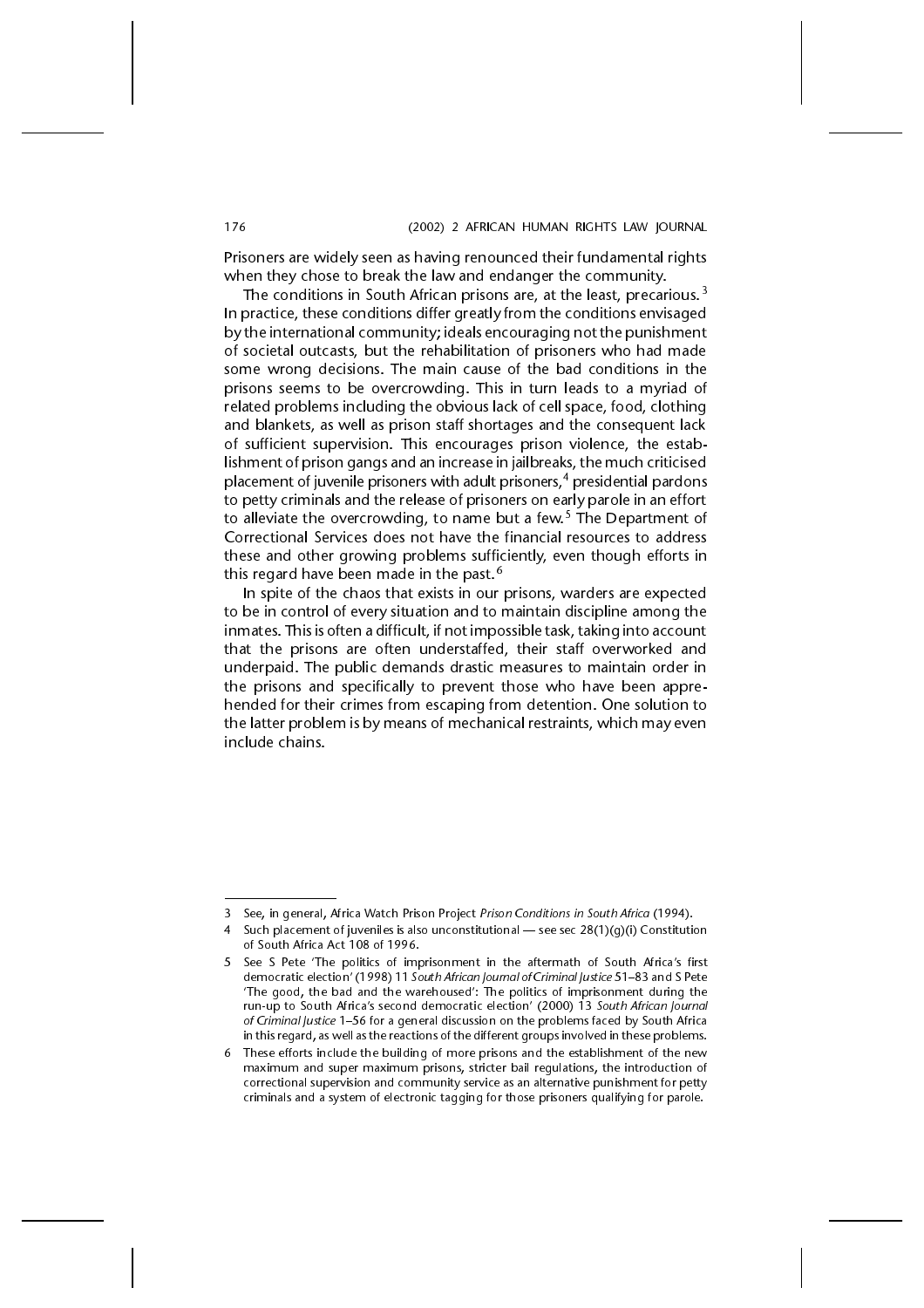### 2 The position with regard to mechanical restraints in South Africa

In South Africa the use of mechanical restraints is regulated by the Correctional Services Act of 1998 (1998 Act),<sup>7</sup> which repealed the Correctional Services Act of 1959 (1959 Act) as a whole.<sup>8</sup> Both Acts make provision for the use of mechanical restraints in certain circumstances.<sup>9</sup> Neither Act, however, gives a definition of mechanical restraints. Both these Acts make provision for the promulgation of regulations by the Minister of Correctional Services with regard to the permissible mechanical restraints and the manner in which they may be used.<sup>10</sup> The regulations currently in effect are those that have been issued under the 1959 Act, namely the Correctional Services Regulations published by Government Notice No R2080 of 31 December 1965 as amended. These regulations do not list the instruments of restraint that may or may not be used, and are quite vague. Regulation 102 states as follows:

(1) Restraint shall be applied only in the circumstances and for the purpose prescribed in section 80 of the Act and shall in no circumstances whatsoever be used as punishment.

(2) All forms of mechanical means of restraint and the manner in which they are applied, shall be as prescribed: Provided that chains exceeding five kilogram in mass shall not be used.

The only specific limitation has regard to the maximum weight of the chains.

Both Acts also limit the use of mechanical restraints to certain circumstances. The 1959 Act provides that mechanical restraints may only be used when a prisoner is detained in a single cell and if the use is reasonably necessary in the interests of the safety of that prisoner, other prisoners or correctional officials, or to prevent damage to any property or to prevent the prisoner's escape. The 1998 Act restricts the use of mechanical restraints to circumstances in which it proves necessary for the safety of a prisoner or any other person, the prevention of damage to property, when a reasonable suspicion exists that a prisoner may escape or if a court requests that a prisoner be restrained. The 1998 Act further prohibits the use of mechanical restraints, other than handcuffs

<sup>7</sup> Act 111 of 1998, as amended by the Correctional Services Amendment Act 32 of 2001.<br>Act 8 of 1959. Although the 1998 Act has already been assented to and some of

its provisions came into effect on 19 February 1999, the date of commencement of the rest of the provisions, including those with regard to mechanical restraints, still has to be proclaimed. The amending Act (32 of 2001) affected numerous of these provisions, including secs 31, 32 and 33. The Amendment Act commenced on 14 December 2001.<br>Sec 80 of the 1959 Act and sec 31 of the 1998 Act respectively.

<sup>10</sup> Sec  $94(1)(q)$  of the 1959 Act and sec  $134(1)(x)$  of the 1998 Act respectively.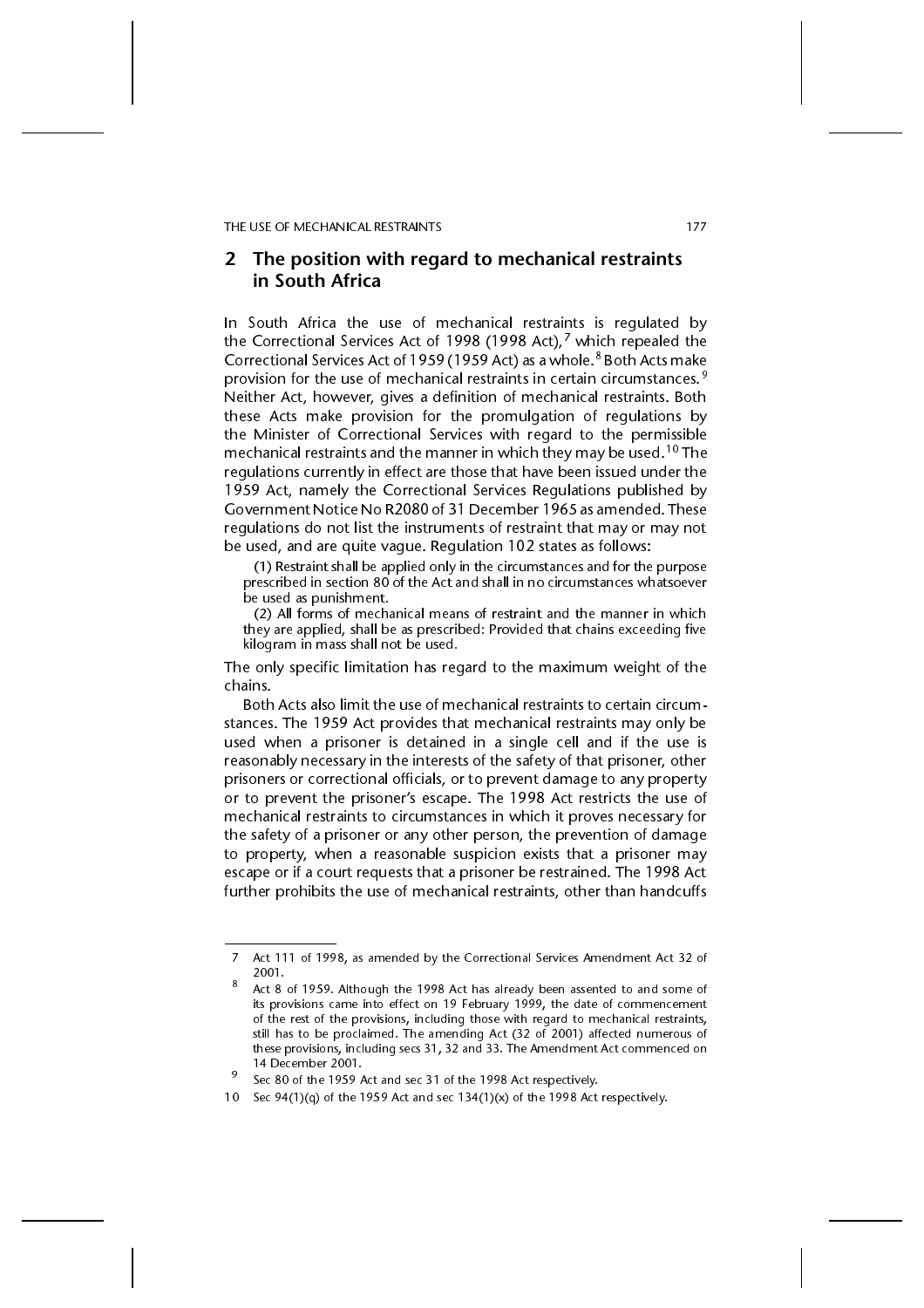or leg irons, when a prisoner is brought before a court, unless the court authorises such restraints. Both Acts forbid the use of mechanical restraints as a form of punishment or as a disciplinary measure. The 1998 Act, as a mended, also provides that mechanical restraints in addition to handcuffs or leg-irons may only be used when prisoners are outside their cells.11

A further restriction is with regard to the maximum period of time that mechanical restraints may be used. The 1959 Act sets the time limit to 30 days, extendable to 90 days without the permission of the Minister of Correctional Services. The 1998 Act calls for the use of mechanical restraints for the minimum period necessary and to a maximum of seven days. This period may be extended to 30 days, but only after consideration of a report by a medical officer or a psychologist.

Recently the Supreme Court of Namibia delivered judgment in a case involving the use of mechanical restraints in prisons. This case is relevant to the South African situation, because the Acts concerned, the (Namibian) Prisons Act 8 of 1959 (1959 Namibian Act) and its South African counterpart, the Correctional Services Act 8 of 1959, not only share the same number and year in its titles, but actually differ very little in their content. In fact, before 1991 the South African version was also known as the Prisons Act.<sup>12</sup> Section 80 of the 1959 South African Act and the 1959 Namibian Act, dealing with mechanical restraints, are identical. Therefore, while section 80 of the 1959 South African Act is still in force in South Africa, a ruling of Namibian courts on similar legislation is a handy guideline to our judiciary.

### 3 The facts of the Namunjepo case

The five appellants were awaiting trial and were detained at Windhoek prison. Four of the appellants had previously escaped from detention, but had been recaptured. After their recapture, they were put in 'chains'. The fifth appellant, who had not actually escaped, although he had allegedly attempted to, was also put in 'chains'. Their 'chains' consisted of two metal rings with a fastener that was welded closed. The two rings, connected with a metal chain of 30 cm, were then placed on the prisoner's legs, just above the ankle. The chains inhibited walking, exercising and sleeping. The appellants claimed that showering was also a problem, because the chains posed difficulties when removing their trousers. It was further alleged that the rings themselves caused pain, discomfort and abrasions through their constant bumping against the

<sup>11</sup> Sec 17 of Act 32 of 2001, amending sec 31 of the 1998 Act.

<sup>12</sup> The title of the 1959 South African Act was amended by sec 33(1) of the Correctional Services and Supervision Matters Amendment Act 122 of 1991.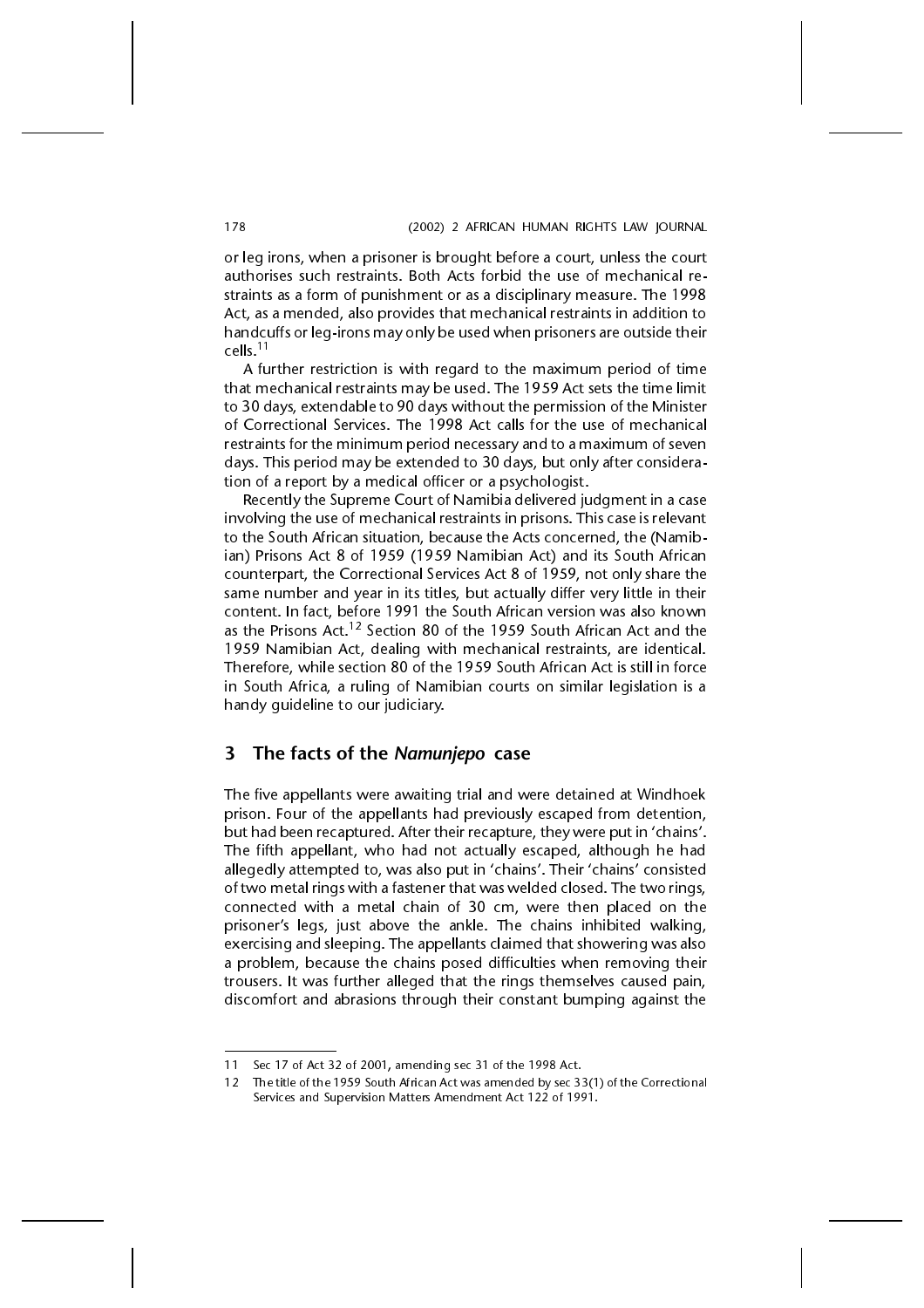prisoners' ankles. Each of the appellants had been chained continuously for longer than five months.

### 4 The constitutionality of section 80 of the 1959 Namibian Act

The application was brought in terms of section 80 of the 1959 Namibian Act, which made provision for the placing of prisoners in irons or other mechanical restraints under certain conditions, subject to a time limit of one month (and in certain circumstances three months) and the restraints weighing no more than five kilograms.

The main question on which the Court had to decide was whether the Namibian Constitution tolerates the use of irons and chains with regard to prisoners under any circumstances.<sup>13</sup> The Court tested this practice against article 8 of the Namibian Constitution. This article deals with the right to human dignity. The Court came to the conclusion that, when faced with a question regarding the infringement of article 8(2)(b), the answer should involve a value judgment based on the current values of the Namibian people.<sup>14</sup> The current value test entails a 'value judgment based on the contemporary norms, aspirations, expectations and sensitivities of the Namibian people'.<sup>15</sup> No evidence was apparently led in this regard, and the court agreed with the court  $a$  quo that parliament, as the chosen representatives of the peoples of Namibia, is one of the most important institutions to express these 'current values'.<sup>16</sup>

The Court then proceeded to formulate such a value judgment by interpreting the Constitution. It was held that although imprisonment infringes on some of the human rights of a person, it does not follow that a prisoner may be deprived of every basic right. A prisoner cannot be regarded as a person without dignity.<sup>17</sup>

The court consequently concluded unanimously that the practice of placing prisoners in leg irons or chains was unconstitutional on the grounds, firstly, that it was a humiliating experience which reduced the person in question to 'the level of a hobbled animal whose mobility is limited so that it cannot stray<sup>18</sup> and, secondly, that it was a reminder of the practice of slavery. The court held that<sup>19</sup>

<sup>13</sup> Namunjepo v Commanding Officer, Windhoek Prison [2000] 6 BCLR 671 (NmS) 683C.

<sup>14</sup> As above, 678F.

<sup>15</sup> As above, 679B.

<sup>16</sup> As above, 682B.

<sup>17</sup> As above, 680D.

<sup>18</sup> As above, 683D.

<sup>19</sup> As above, 683E.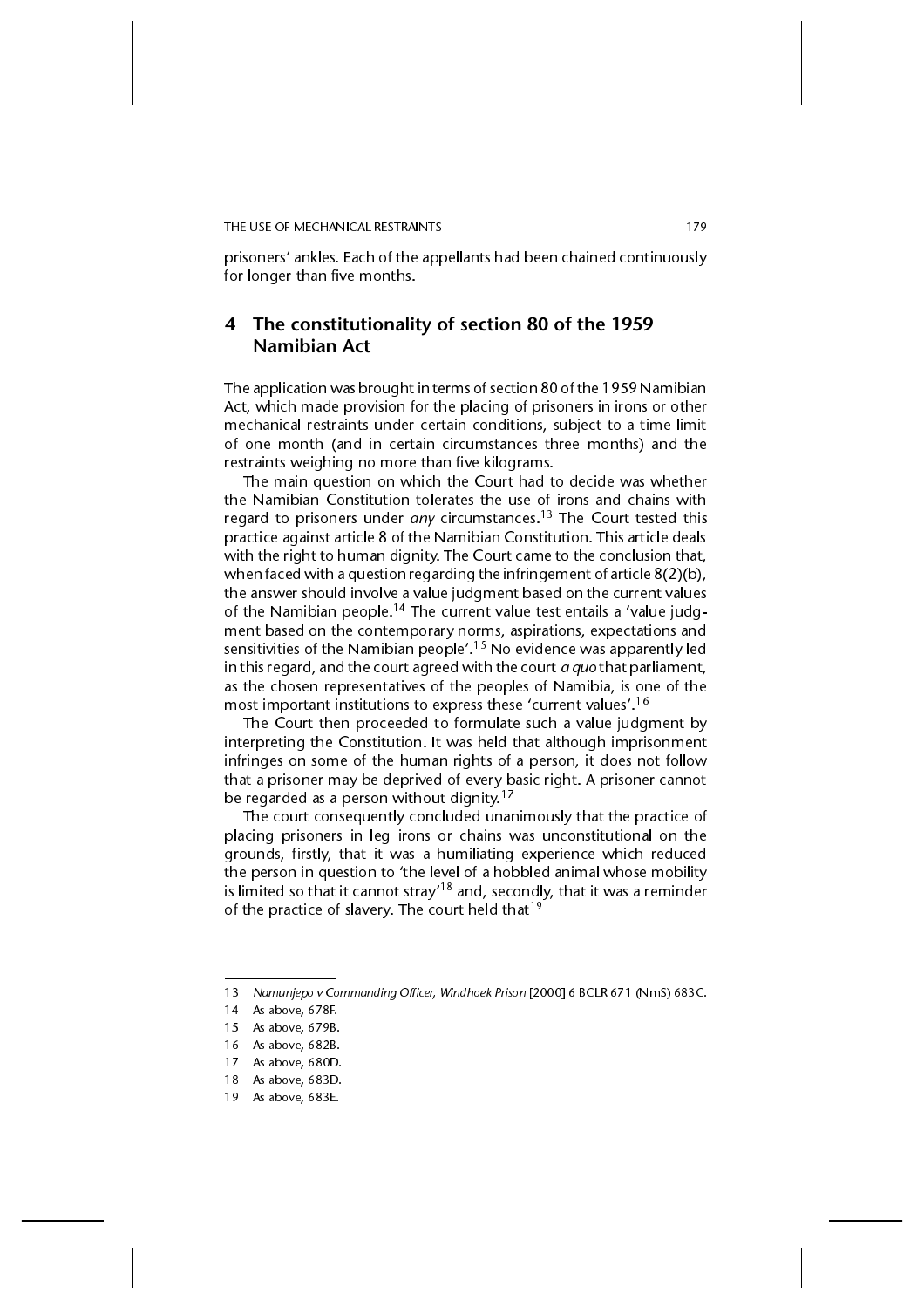[t]o be continuously in chains or leg irons and not to be able to properly clean oneself and the clothes one is wearing, sets one apart from other fellow beings and is in itself a humiliating and undignified experience.

Placing a prisoner in leg irons or chains therefore constitutes degrading treatment.<sup>20</sup> The court also pointed out that not even a general public outcry against the escalating incidence of crime could justify the chaining of a prisoner.<sup>21</sup>

### 5 Comments on the decision

The main point of criticism against this judgment is that the Supreme Court declared unconstitutional the use of leg irons or chains as such, without considering the possibility of a limited use of these restraints that would possibly not be in conflict with the Constitution. The court came to a hurried conclusion that was influenced by emotion based on the personal circumstances of the appellants in the case under discussion. The infringement does not lie in the restraint of a prisoner per se, but in the manner and excessive length of the restraint to which the appellants had been subjected in the particular case. Not being able to remove one's clothes for a period exceeding five months because of inhibiting and painful chains on one's ankles and subsequently being prevented from exercising, showering and sleeping are clearly infringements of that person's right to dignity. One can understand that the court was influenced by the fact that situations such as these still exist in modern democracies that espouse civilised methods of punishment. One can also understand the court's reasoning in declaring unconstitutional the treatment of the appellants in the particular case.

But what is more difficult to understand, is how the court could overlook the useful purpose served by the moderate use of leg irons and chains. In a society where crime is an everyday occurrence and jail breaks are not considered unusual any more, any strategy that does not infringe the dignity of a prisoner and is not unconstitutional but which can help to establish order in an overcrowded prison is, at the least, to be considered before being disposed. In my opinion the unconstitutionality in casu does not lie in the use of the leg irons and chains per se, but in the way in which the legislation dealing with the subject was transgressed. The use of leg irons or chains for a minimum period of time to contain a prisoner who is suspected of planning (another) escape should not be considered unconstitutional as long as the restraints are removable and, indeed, removed at certain times to enable the prisoner to sleep, exercise or shower. In other words, as long as the use of leg irons

<sup>20</sup> As above, 683I.

<sup>21</sup> As above, 683F.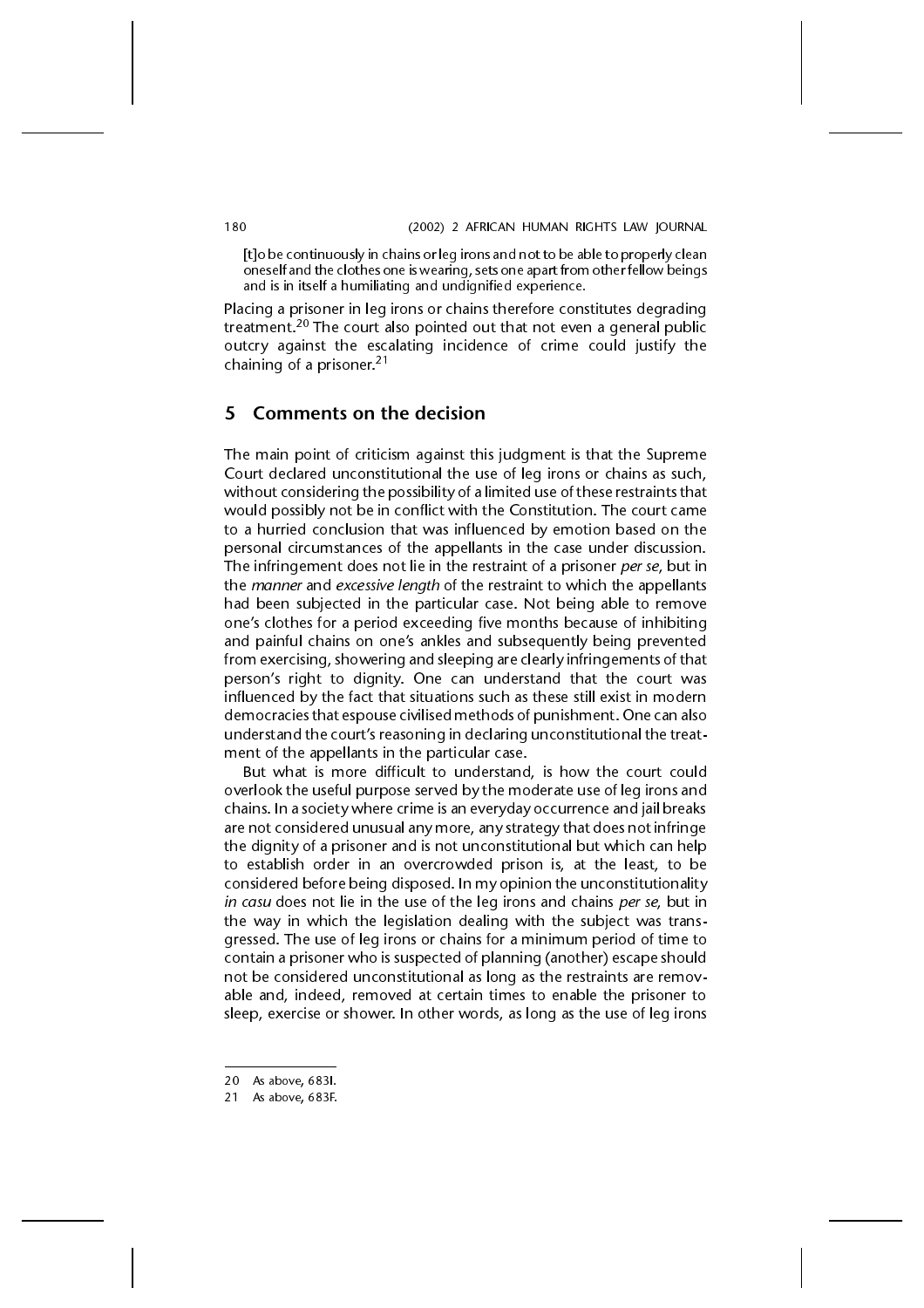#### THE USE OF MECHANICAL RESTRAINTS 181

and chains does not interfere with the dignity of the prisoner, such use should not be declared unconstitutional.

A fact which supports my conviction is that the application for an order declaring unconstitutional the relevant sections was dismissed by the High Court.<sup>22</sup> This ruling supports the idea that the matter is not straightforward and that a difference in opinion exists on the question whether or not the Supreme Court was correct in finding unconstitutional the use of placing prisoners in leg irons or chains.

The Namibian courts do not follow the two-stage enquiry that South African courts have adopted to constitutional interpretation, as the Namibian Constitution does not provide for a general limitation clause.<sup>23</sup> The court never asked the question whether it might be reasonable under certain circumstances to infringe a person's right to dignity by means of mechanical restraints.

Although the fundamental rights and freedoms contained in the Namibian Constitution and entrenched in the Bill of Rights may be limited subject to certain provisions,  $24$  article 24(3) of the Namibian Constitution expressly prohibits any derogation of a number of these rights and freedoms, including the right to dignity as entrenched in article  $8^{25}$ In Ex parte Attorney-General Namibia: In re Corporal Punishment by Organs of State<sup>26</sup> the Namibian Supreme Court held that the protection afforded by article 8 is absolute and unqualified<sup>27</sup> and that no limitation of the right to human dignity is permitted. Mahomed AJA held that

[a]ll that is therefore required to establish a violation of article 8 is a finding that the particular statute or practice authorised or regulated by a state organ falls within one or other of the seven permutations of art 8(2)(b),

and that 'no questions of justification can ever arise'.<sup>28</sup>

<sup>22</sup> As above,  $673E-G$ .

<sup>23</sup> For an example of the application of the two-stage enquiry in the South African courts, see S v Williams 1995 (3) SA 632 (CC) which dealt with corporal punishment. The approach was constitutionally required: see sec 33 of the 1993 South African Constitution and sec 36 of the 1996 South African Constitution. The Namibian Constitution does not contain a general limitation provision, although sec 21(2) provides for 'reasonable restrictions' to the 'fundamental freedoms' listed in sec 21(1).

<sup>24</sup> Art 22 Namibian Constitution. See G Carpenter 'The Namibian Constitution  $- e x$ Africa aliquid novi after all?' in D Van Wyk et al (eds) Namibia constitutional and international law issues (1991) 39–40; J Diescho The Namibian Constitution in perspective (1994) 60-61 & GJ Naldi Constitutional rights in Namibia: A comparative analysis with international human rights (1995) 30–36 for interpretations of this clause.

<sup>25</sup> According to Carpenter (n 22 above 41) the protection conferred in terms of art 24(3) can only be placed at risk if there is a total collapse of the Constitution.

<sup>26 1991 (3)</sup> SA 76 (NmS).

<sup>27</sup> As above, 86D & 96G.

<sup>28</sup> As above, 86D-E. Compare S v Tcoeib 1993 (1) SACR 274 (Nm) in which the Namibian court held that although the right to dignity is inviolable, art 8 has to be read as a whole and that the language of the article did not prohibit the violation of human dignity by a lawful sentence of court. See Naldi (n 22 above) 51.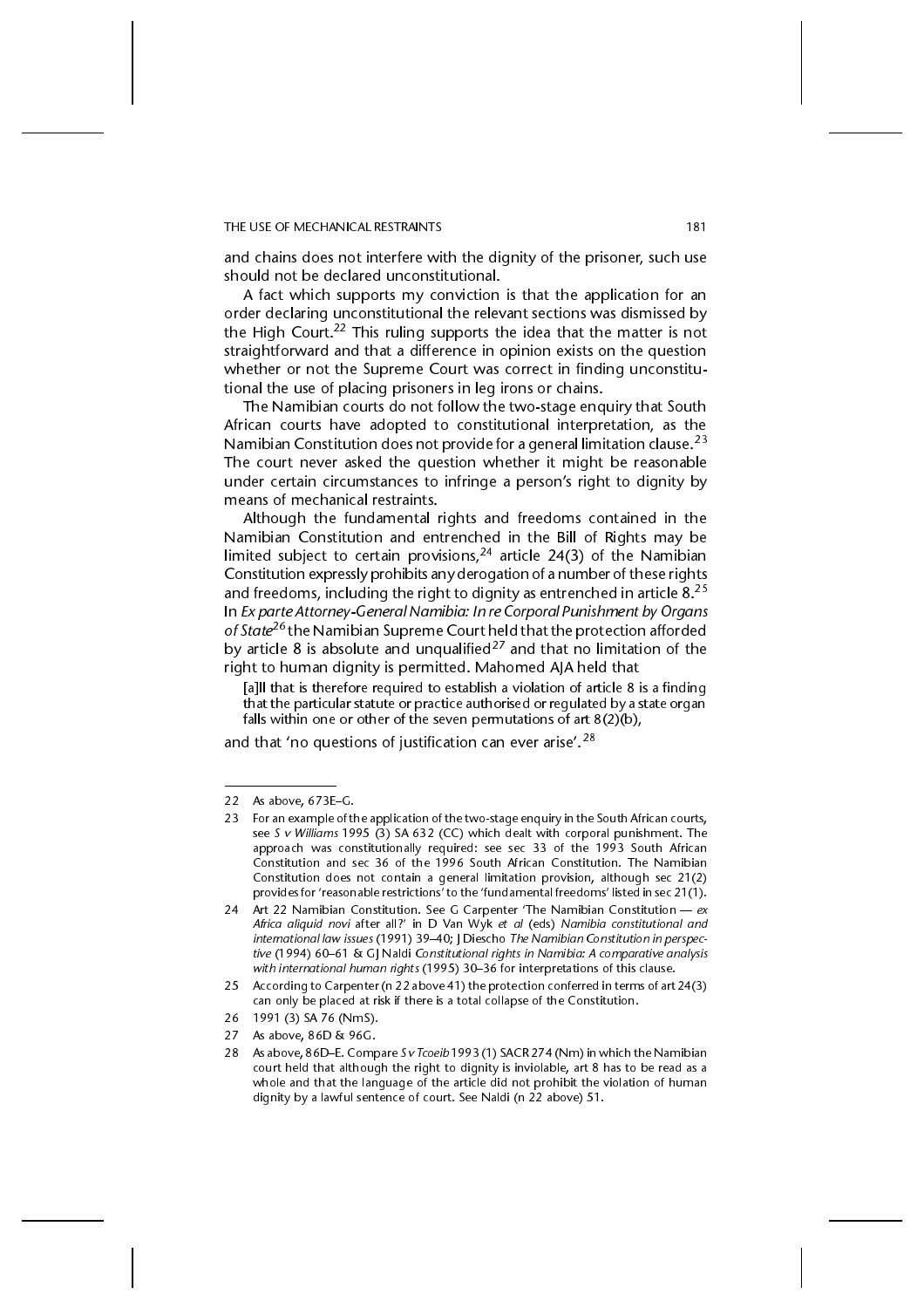It is to be debated whether, if this case had been heard by a South African court, the infringement of the right to dignity would not have been found to be justifiably limited in terms of our limitations clause. Could it not perhaps be reasonable to physically restrain a prisoner, who has already escaped from detention once, by means of leg irons, in order to prevent possible future escapes and maintain order in general in the prison?29 A question which further comes to mind is: Should the limited use of mechanical restraints be an exception to the inviolability of the right to human dignity, which mechanical restraints classify as lawful? In the Namunjepo case the court did not answer this question directly, although it did refer in passing to handcuffs as excluded from the declaration of unconstitutionality.  $^{30}$  The court made a ruling on leg irons and chains only. This means that the use of mechanical restraints per se was not included as constituting degrading treatment.

No comprehensive list of the admissible and prohibited forms of mechanical restraints exists.<sup>31</sup> The only definite prohibition as recognised internationally is stipulated in article 33 of the Standard Minimum Rules for the Treatment of Prisoners with regard to the use of chains or irons as means of restraint.<sup>32</sup> Article 33 further clearly states that even accepted instruments of restraint may never be applied as punishment and then only in certain circumstances (that is (a) as a precaution against escape during a transfer; (b) on medical grounds; and (c) to prevent a prisoner from injuring himself or herself or others or from damaging property) and for limited periods of time.<sup>33</sup> Permissible instruments of restraint include handcuffs, strait-jackets<sup>34</sup> and fetters. This once again supports

<sup>29</sup> See Blanchard and Others v Minister of Justice, Legal and Parliamentary Affairs and Another 1999 (4) SA 1108 (ZSC) 1113E for the opinion of the Zimbabwe Supreme Court in this matter.

<sup>30 673</sup>G.

<sup>31</sup> Although international documents and treaties, such as The Universal Declaration of Human Rights of 1948, The European Convention on Human Rights of 1949 and The International Covenant on Civil and Political Rights of 1966, do not specifically deal with the use of mechanical restraints, they do prohibit torture and cruel, inhuman and degrading punishment or treatment. Other international documents in this regard are the Convention against Torture and Other Cruel, Inhuman or Degrading Treatment or Punishment of 1984, The Inter-American Convention to Prevent and Punish Torture of 1985 and art 5 of the Code of Conduct for Law Enforcement Officials of 1979.

<sup>32</sup> Adopted by the First UN Congress on the Prevention of Crime and the Treatment of Offenders in 1955, and approved by the Economic and Social Council on 31 July 1957.

<sup>33</sup> Art 34.

<sup>34</sup> Art 33 of the Standard Minimum Rules for the Treatment of Prisoners mentions not only handcuffs and strait-jackets, but also chains and irons. However, the same article specifically forbids the use of chains or irons as restraints. Thus it seems that not only may chains and irons not be applied as forms of punishment, but that it may not be used in any form at all.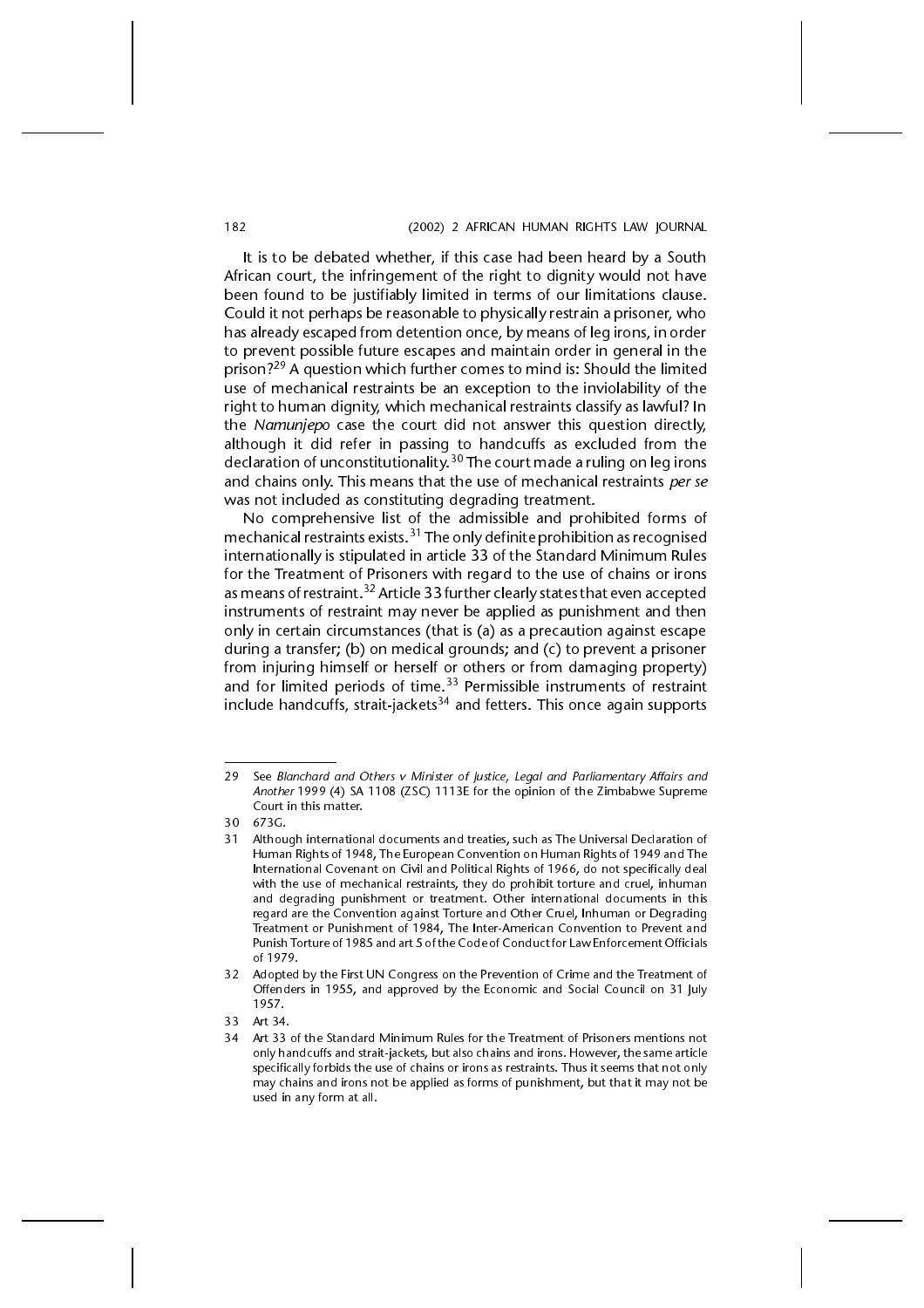THE USE OF MECHANICAL RESTRAINTS 183

the notion that the use of instruments of restraint is not prohibited per se, but if they are used in accordance with certain basic limitations and requirements, they do not constitute an infringement on a person's dignity.

### 6 The position in South Africa

The 1998 Act was rewritten from scratch to make it compatible with the new Constitution and the Bill of Rights.<sup>35</sup> The new Act contains many provisions to ensure that prisoners are not stripped of their human dignity and acknowledges the basic human rights of prisoners. With this in mind, it therefore might surprise someone who has read the Namunjepo decision to find that the South African legislator not only included the permissible use of mechanical restraints, but also went further and authorised the use of force<sup>36</sup> as well as non-lethal incapacitating devices.37 One might ask oneself if these stipulations do not go against the grain of the Constitution and the idea that prisoners have human rights and dignity. The fact is that the 1998 Act takes into account the principle of human rights and especially human dignity. The provisions in the 1998 Act impose much stricter requirements than the 1959 Act.  $38$ The legislator did not leave out these stipulations, because these mechanisms are necessary to control the chaos that would otherwise exist in South African prisons.

### 7 Conclusion

Abhorrent prison practices are as old as humanity itself. It is not a phenomenon found only in medieval times or underground dungeons. In spite of the official recognition of human rights in most countries, the infringement of these rights still takes place every day. Prisons are by nature isolated from the rest of the community. Society is not interested in what goes on in prisons, as long as the criminals are kept inside and removed from the community. With the public turning a blind eye, prisoners are often at the mercy of their warders and are often subjected to cruel, inhuman and degrading treatment or punishment.

<sup>35</sup> See the Preamble of the 1998 Act.

<sup>36</sup> Sec 32. Also see sec 18 of Act 32 of 2001, which allows the use of force only when it is necessary' for self-defence, the defence of another person, preventing an escape and protecting property.

<sup>37</sup> Sec 33. Also see sec 19 Act 32 of 2001.

<sup>38</sup> Examples are the allowed time period for the use of mechanical restraints, and the requirement that this period may only be extended after consideration of a medical or psychological report.